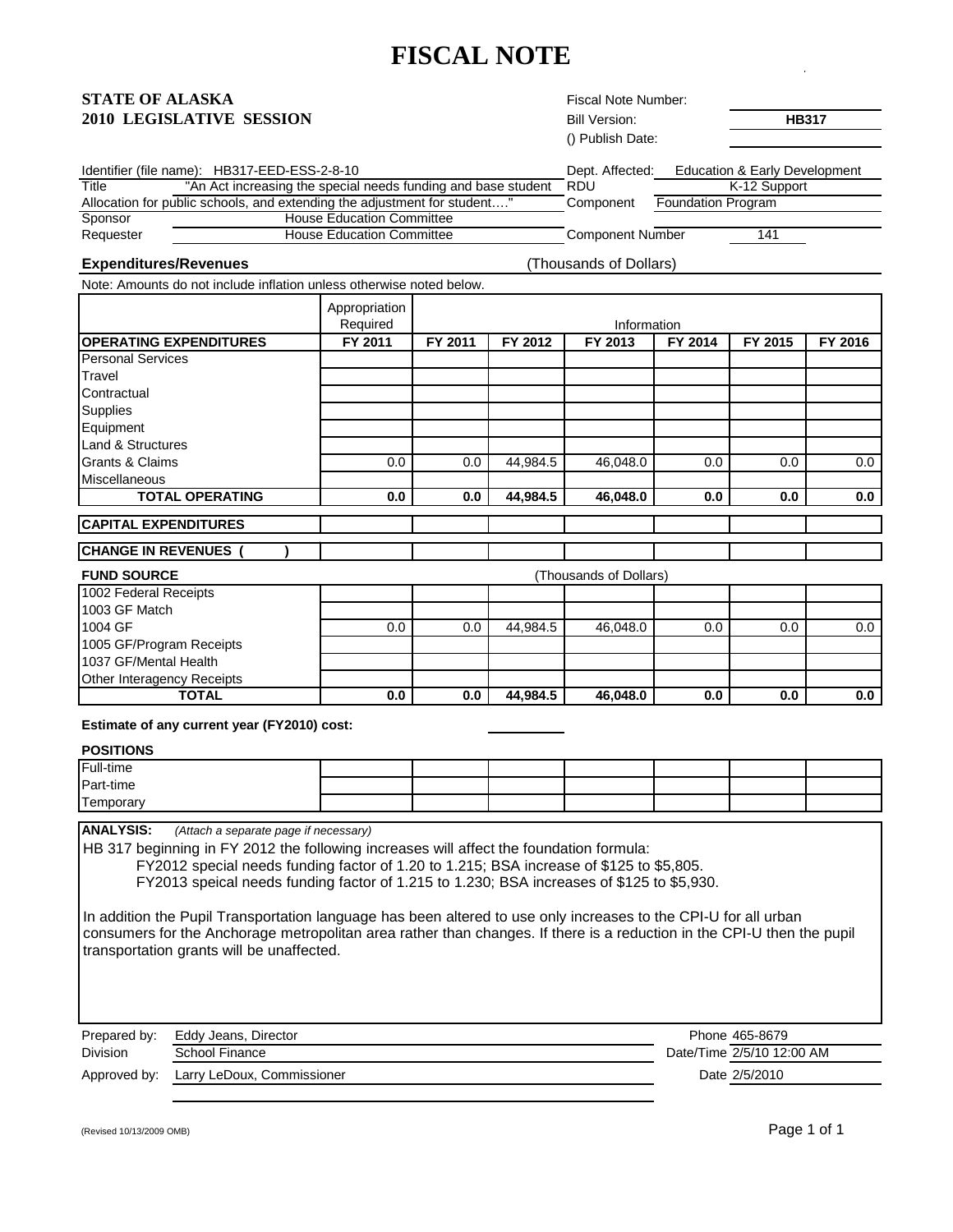|                                            | FY2012 - SPED add<br>on from 1.20 to 1.215 | <b>BSA Increased</b><br>by \$125 to \$5805 | <b>Total Increase</b> |
|--------------------------------------------|--------------------------------------------|--------------------------------------------|-----------------------|
| <b>School Districts</b>                    |                                            |                                            |                       |
| <b>ALASKA GATEWAY</b>                      | 78,434                                     | 149,842                                    | 228,276               |
| <b>ALEUTIAN REGION</b>                     | 17,942                                     | 33,549                                     | 51,491                |
| ALEUTIANS EAST BOROUGH<br><b>ANCHORAGE</b> | 81,965<br>4,536,807                        | 147,355<br>9,333,439                       | 229,320<br>13,870,246 |
| <b>ANNETTE ISLAND</b>                      | 45,283                                     | 85,420                                     | 130,703               |
| <b>BERING STRAIT</b>                       | 443,434                                    | 814,281                                    | 1,257,715             |
| <b>BRISTOL BAY BOROUGH</b>                 | 32,467                                     | 60,961                                     | 93,428                |
| <b>CHATHAM</b>                             | 37,024                                     | 71,302                                     | 108,326               |
| <b>CHUGACH</b>                             | 10,205                                     | 29,832                                     | 40,037                |
| <b>COPPER RIVER</b>                        | 86,181                                     | 167,151                                    | 253,332               |
| <b>CORDOVA CITY</b>                        | 53,372                                     | 102,944                                    | 156,316               |
| <b>CRAIG CITY</b>                          | 45,626                                     | 127,419                                    | 173,045               |
| DELTA/GREELY                               | 112,895                                    | 233,650                                    | 346,545               |
| <b>DENALI BOROUGH</b>                      | 45,910                                     | 104,881                                    | 150,791               |
| <b>DILLINGHAM CITY</b>                     | 72,567                                     | 137,263                                    | 209,830               |
| FAIRBANKS NORTH STAR BOROUGH               | 1,486,828                                  | 3,258,327                                  | 4,745,155             |
| <b>GALENA CITY</b>                         | 45,283                                     | 420,530                                    | 465,813               |
| <b>HAINES BOROUGH</b>                      | 43,575                                     | 91,794                                     | 135,369               |
| <b>HOONAH CITY</b>                         | 22,499                                     | 44,843                                     | 67,342                |
| <b>HYDABURG CITY</b>                       | 13,498                                     | 25,605                                     | 39,103                |
| <b>IDITAROD AREA</b>                       | 59,921                                     | 116,523                                    | 176,444               |
| <b>JUNEAU BOROUGH</b>                      | 538,955                                    | 1,149,286                                  | 1,688,241             |
| <b>KAKE CITY</b>                           | 16,975                                     | 35,082                                     | 52,057                |
| <b>KASHUNAMIUT</b>                         | 60,605                                     | 114,175                                    | 174,780               |
| KENAI PENINSULA BOROUGH                    | 1,017,761                                  | 2,048,173                                  | 3,065,934             |
| <b>KETCHIKAN GATEWAY BOROUGH</b>           | 263,270                                    | 510,320                                    | 773,590               |
| <b>KLAWOCK CITY</b>                        | 23,125                                     | 46,023                                     | 69,148                |
| KODIAK ISLAND BOROUGH                      | 334,184                                    | 645,286                                    | 979,470               |
| <b>KUSPUK</b>                              | 93,984                                     | 170,306                                    | 264,290               |
| <b>LAKE AND PENINSULA BOROUGH</b>          | 122,579                                    | 222,763                                    | 345,342               |
| LOWER KUSKOKWIM                            | 829,736                                    | 1,565,831                                  | 2,395,567             |
| <b>LOWER YUKON</b>                         | 457,047                                    | 836,830                                    | 1,293,877             |
| MATANUSKA-SUSITNA BOROUGH                  | 1,596,132                                  | 3,438,192                                  | 5,034,324             |
| <b>NENANA CITY</b>                         | 35,998                                     | 145,235                                    | 181,233               |
| <b>NOME CITY</b>                           | 112,041                                    | 209,939                                    | 321,980               |
| <b>NORTH SLOPE BOROUGH</b>                 | 332,532                                    | 605,738                                    | 938,270               |
| NORTHWEST ARCTIC BOROUGH                   | 409,713                                    | 767,229                                    | 1,176,942             |
| PELICAN CITY                               | 2,979                                      | 5,254                                      | 8,233                 |
| PETERSBURG CITY                            | 75,699                                     | 154,032                                    | 229,731               |
| <b>PRIBILOF</b>                            | 24,664                                     | 43,904                                     | 68,568                |
| <b>SAINT MARY'S</b>                        | 37,708                                     | 71,875                                     | 109,583               |
| <b>SITKA BOROUGH</b>                       | 157,722                                    | 335,881                                    | 493,603               |
| <b>SKAGWAY CITY</b>                        | 14,126                                     | 28,318                                     | 42,444                |
| SOUTHEAST ISLAND                           | 52,174                                     | 98,173                                     | 150,347               |
| <b>SOUTHWEST REGION</b>                    | 154,019                                    | 288,323                                    | 442,342               |
| <b>TANANA</b>                              | 12,701                                     | 24,167                                     | 36,868                |
| <b>UNALASKA CITY</b>                       | 67,897                                     | 122,313                                    | 190,210               |
| <b>VALDEZ CITY</b>                         | 85,497                                     | 166,644                                    | 252,141               |
| <b>WRANGELL PUBLIC</b>                     | 44,998                                     | 96,338                                     | 141,336               |
| YAKUTAT                                    | 21,303                                     | 37,929                                     | 59,232                |
| YUKON FLATS                                | 93,529                                     | 174,288                                    | 267,817               |
| YUKON/KOYUKUK                              | 87,946                                     | 276,157                                    | 364,103               |
| <b>YUPIIT</b>                              | 108,850                                    | 198,283                                    | 307,133               |
| Mt. Edgecumbe<br><b>TOTAL</b>              | 49,384                                     | 87,704                                     | 137,088               |
|                                            | 14,707,549                                 | 30,276,902                                 | 44,984,451            |

G:\DistSup\\$11Foundation\FiscalNotes\HB317\[HB317\_SF\_\$125BSA\_FY12&13\_SPED1.215&1.23\_2-5-10UPDATE.xlsx]FY12 Proj. Funding Increase